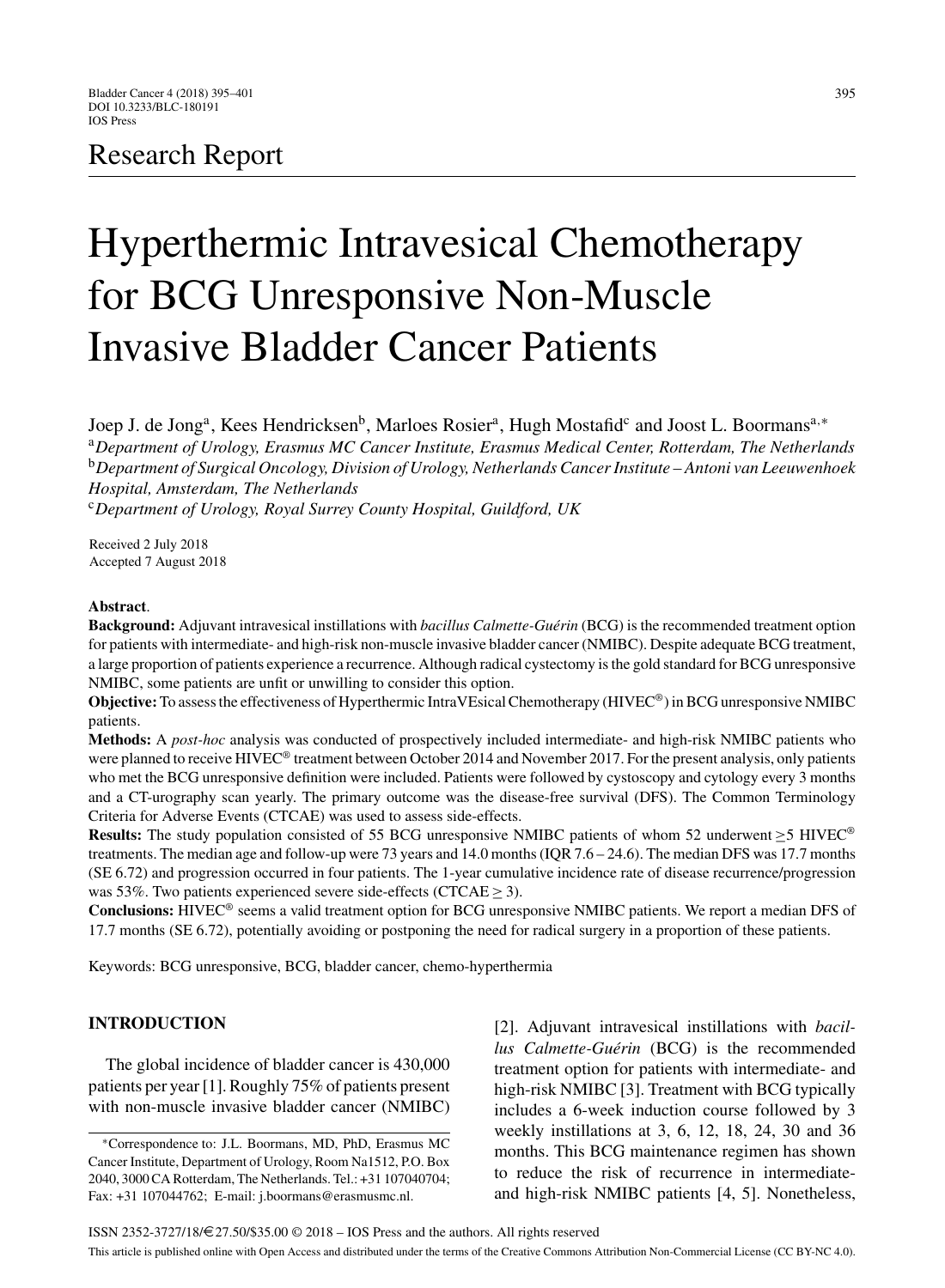approximately 50% of patients will develop a recurrence within 5 years after BCG treatment and even a proportion of patients experience progression to muscle invasive bladder cancer (MIBC), which negatively impacts survival [6–8]. Some patients experience recurrent disease despite adequate BCG treatment, which is defined as having had  $\geq$ 5 of 6 weekly induction instillations followed by  $>2$  additional instillations of maintenance therapy or a second reinduction course of 6 BCG instillations. In addition, patients can experience disease recurrence because they did not receive adequate BCG treatment due to BCG intolerance or shortage [9]. A number of concepts have been published of how disease recurrence during or after BCG treatment should be defined [10–14]. Consequently, comparing salvage therapies in patients failing BCG has been hindered by the lack of standard definitions and studies that combined different classes of BCG-failure. Therefore, the International Bladder Cancer Group (IBCG) recently defined BCG unresponsive NMIBC to truly define patients who fail BCG. BCG unresponsive disease includes patients who experience high grade tumor recurrence within 6–9 months from the last BCG exposure despite adequate BCG treatment [9]. The prognosis of BCG unresponsive NMIBC patients is poor and radical cystectomy is currently the recommended treatment option in these patients [15]. However, many patients have comorbid conditions, are elderly or are simply not willing to undergo radical surgery. The optimal therapy in such cases is unknown, as established and effective salvage intravesical therapies are not yet available [15]. The European Association of Urology and International Consultation on Urologic Diseases (EAU-ICUD) does not endorse salvage intravesical gemcitabine, valrubicin, or IFN $\alpha$ , in patients who fail BCG, but chemo-hyperthermia is recommended as a promising treatment modality [16]. The objective of the present study was to assess the effectiveness and safety of hyperthermic intravesical chemotherapy (HIVEC®) in BCG unresponsive NMIBC patients, who were unfit or unwilling to undergo immediate radical cystectomy.

### **MATERIALS AND METHODS**

#### *Study design*

A *post-hoc* analysis was conducted of prospectively included intermediate- and high-risk NMIBC (urothelial carcinoma) patients who were planned to receive HIVEC® treatment between October 2014 and November 2017 at three institutions: Erasmus Medical Center, Rotterdam, the Netherlands, the Netherlands Cancer Institute, Amsterdam, the Netherlands and the Royal Surrey County Hospital, Guildford, United Kingdom. Protocol has been approved by a local Institutional Review Board, under number MEC-2015-077. Patients were eligible for inclusion in the present study if: i) the criteria for BCG unresponsive disease were met: i.e. adequate BCG treatment (at least 5/6 induction and 2/3 maintenance instillations) and high grade tumor within 6 to 9 months of the last BCG exposure [9], ii) had histologically confirmed high-grade NMIBC (WHO classification system 1973: Grade 2 or 3, WHO 2014: High-grade), including papillary NMIBC alone (Ta or T1), *carcinoma in situ* (CIS), or a combination of CIS and papillary disease.

#### *Treatment schedule*

The HIVEC<sup>®</sup> treatment schedule at the Erasmus Medical Center consisted of 10 intravesical instillations (four weekly induction instillations, followed by six monthly maintenance instillations). The treatment schedule at the Netherlands Cancer Institute and the Royal Surrey County Hospital consisted of 12 intravesical instillations (six weekly induction instillations, followed by six monthly maintenance instillations). Intravesical instillations with Mitomycin-C (MMC) were administered at a concentration of 80 mg diluted in 50 mL of distilled water. The solution was extravesically heated up to 41–43◦C and recirculated during 60 min at 200 mL per min at stable pressure. All instillations were conducted with the Combat BRS system V2.0, which was used according to manufacturer's instructions (Combat Medical, Wheathampstead, UK). Only patients who completed at least 5 HIVEC<sup>®</sup> instillations were included in the effectiveness analysis. Safety was analyzed in all patients.

#### *Follow-up, primary outcome and statistical analysis*

All patients were followed by cystoscopy and cytology every three months and biopsies were performed if cystoscopy showed a recurrence or cytology showed a suspicion of the presence of urothelial carcinoma. A CT-scan of the urinary tract was performed once a year. The primary outcome was the disease-free survival (DFS), defined as the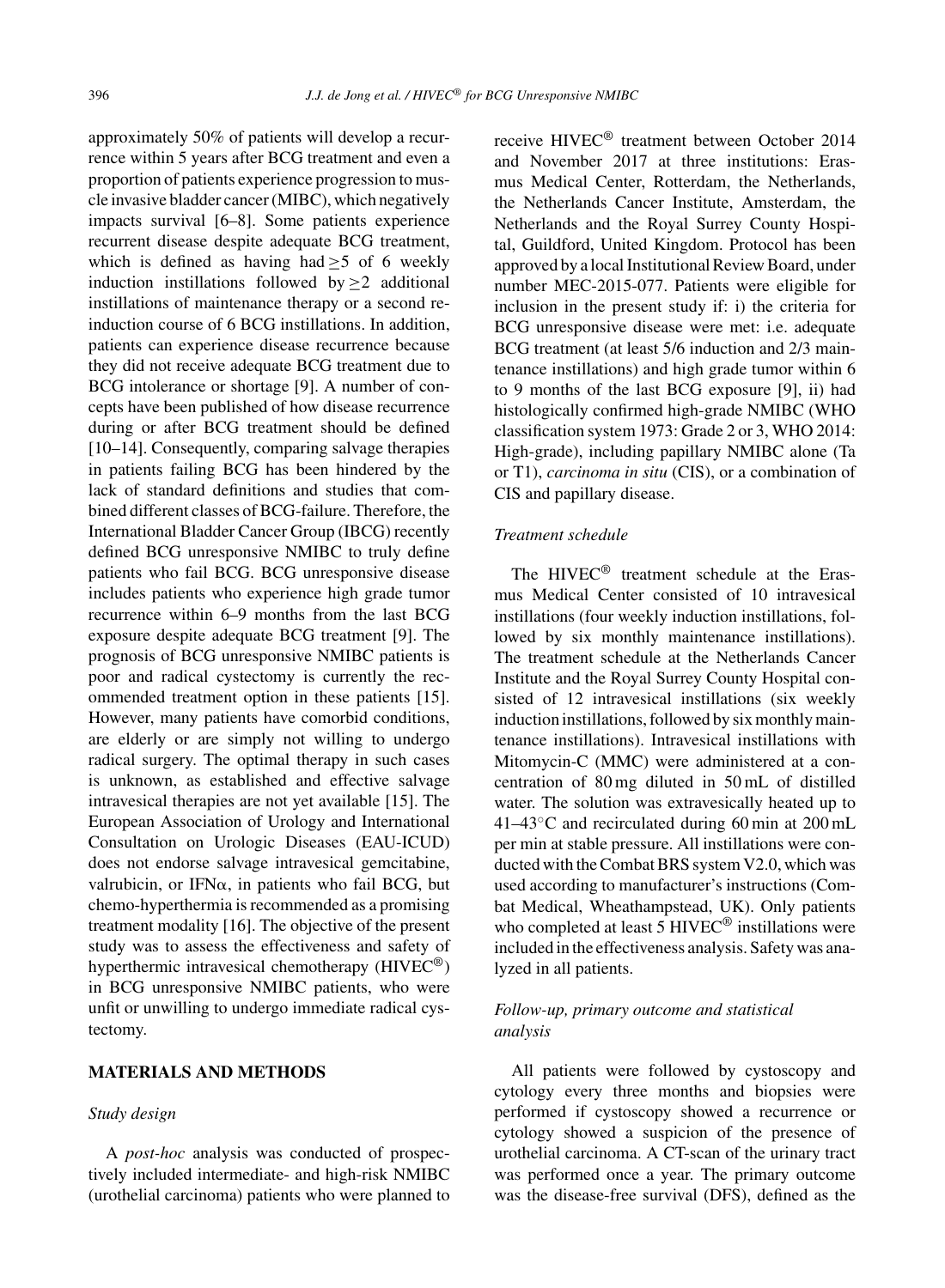time from start of first HIVEC® treatment until disease recurrence and/or progression. Recurrence was defined as histologically confirmed diagnosis of high-grade urothelial carcinoma, while progression was defined as histologically or radiologically confirmed diagnosis of MIBC or metastatic disease. For patients presenting with (concomitant) CIS, the secondary outcome was the complete response (CR) at 3 months, defined as the absence of CIS, high-grade disease or progression by cystoscopy and cytology or biopsy. The Kaplan-Meier method was used to generate estimates of DFS. Patients were censored at the date of disease recurrence/progression or date of last cystoscopy. Safety end points included: type, incidence, severity of adverse events (AEs) and severe (≥grade 3) AEs (SAEs), as assessed by the Common Terminology Criteria for Adverse Events v5.0 (CTCAE). Adverse events were reported by the clinicians of each participating center. Risk of tumor recurrence was estimated by the cumulative incidence of recurrence/progression at 3,6,9 and 12 months. Statistical analysis was performed using IBM SPSS statistics for windows, version 24.

#### **RESULTS**

A total of 55 BCG unresponsive NMIBC patients who were planned to receive HIVEC<sup>®</sup> treatment were included. Table 1 lists the baseline characteristics of the patient cohort. Three patients had not completed at least 5 HIVEC® instillations, so 52 patients were included in the effectiveness analyses. The median follow-up was 14.0 months (IQR 7.6 – 24.6) and did not significantly differ between patients who remained disease free  $(N = 26)$ , and patients who experienced recurrence or progression  $(N = 26)$  during follow-up (12.8 vs 19.0 months, respectively)  $(P = 0.41)$ . The overall median DFS was 17.7 months (SE 6.72) (Fig. 1a). The median DFS in patients with papillary disease only  $(N = 22)$ was 28.8 months (SE 11.9), while the median DFS in patients having (concomitant) CIS  $(N = 30)$ was 17.7 months (SE 6.1) (Fig. 1b, *P* = 0.55). The median DFS in 'very high risk' BCG unresponsive patients (T1 or T1 + CIS,  $N = 12$ ) was 12.1 months (SE 4.6) (Fig. 1c). At 3 months, 21 out of 30 (70%) patients having (concomitant) CIS had a CR. The 1-year cumulative incidence rate of disease recurrence/progression was 53%. Table 2 lists the cumulative incidence rates at the 3,6,9 and 12 months of follow-up.

Table 1 Patient and tumor characteristics of 55 BCG unresponsive NMIBC patients

| Baseline characteristics $(N = 55)$ |                           |
|-------------------------------------|---------------------------|
| Age (median $&$ range)              | $73(34 - 87 \text{ yrs})$ |
| Hospital                            |                           |
| Erasmus Medical Center              | 21 (38%)                  |
| Netherlands Cancer Institute        | 17(31%)                   |
| Royal Surrey County Hospital        | 17 (31%)                  |
| Gender                              |                           |
| Male                                | 48 (87%)                  |
| Female                              | 7(13%)                    |
| T-stage                             |                           |
| Ta                                  | 15 (27%)                  |
| T1                                  | 9(16%)                    |
| $Ta + CIS$                          | $1(2\%)$                  |
| $T1 + CIS$                          | 3(6%)                     |
| CIS only                            | 27(49%)                   |
| <b>Tumor Grade</b>                  |                           |
| $G2$ (HG)                           | 4(7%)                     |
| G <sub>3</sub>                      | 24 (44%)                  |
| CIS only                            | 27 (59%)                  |
| <b>EAU Risk group</b>               |                           |
| High                                | 55 (100%)                 |
| <b>BCG</b>                          |                           |
| Unresponsive                        | 55 (100%)                 |
| <b>HIVEC</b> instillations          |                           |
| $>$ 5                               | 52 (95%)                  |
| $<$ 5                               | 3(5%)                     |

#### *Therapy for disease recurrence or progression*

Overall, 26 patients (50%) remained disease free, 22 patients (42%) experienced recurrent disease and four patients (8%) experienced progression to MIBC or metastatic disease during followup. Of the 22 patients experiencing recurrent disease, 11 (50%) underwent radical cystectomy (pathology showed:  $pTiSNO$  in 7,  $pT1NO + CIS$ in 2, pT3aN0 in one, and for one patient we could not retrieve pT-stage because he underwent cystectomy in another hospital. The last patient is currently planned for radical cystectomy. Four patients received rechallenge treatment with BCG, four remained under endoscopic surveillance, one patient underwent curative external beam radiotherapy and one patient received intravesical gemcitabine. Of the four patients who had progressive disease, one underwent palliative chemotherapy, one underwent palliative chemotherapy with radiotherapy, one is currently undergoing neo-adjuvant systemic chemotherapy and one received best supportive care due to liver metastases (Table 3). Bladder cancer related death during follow-up occurred in two patients.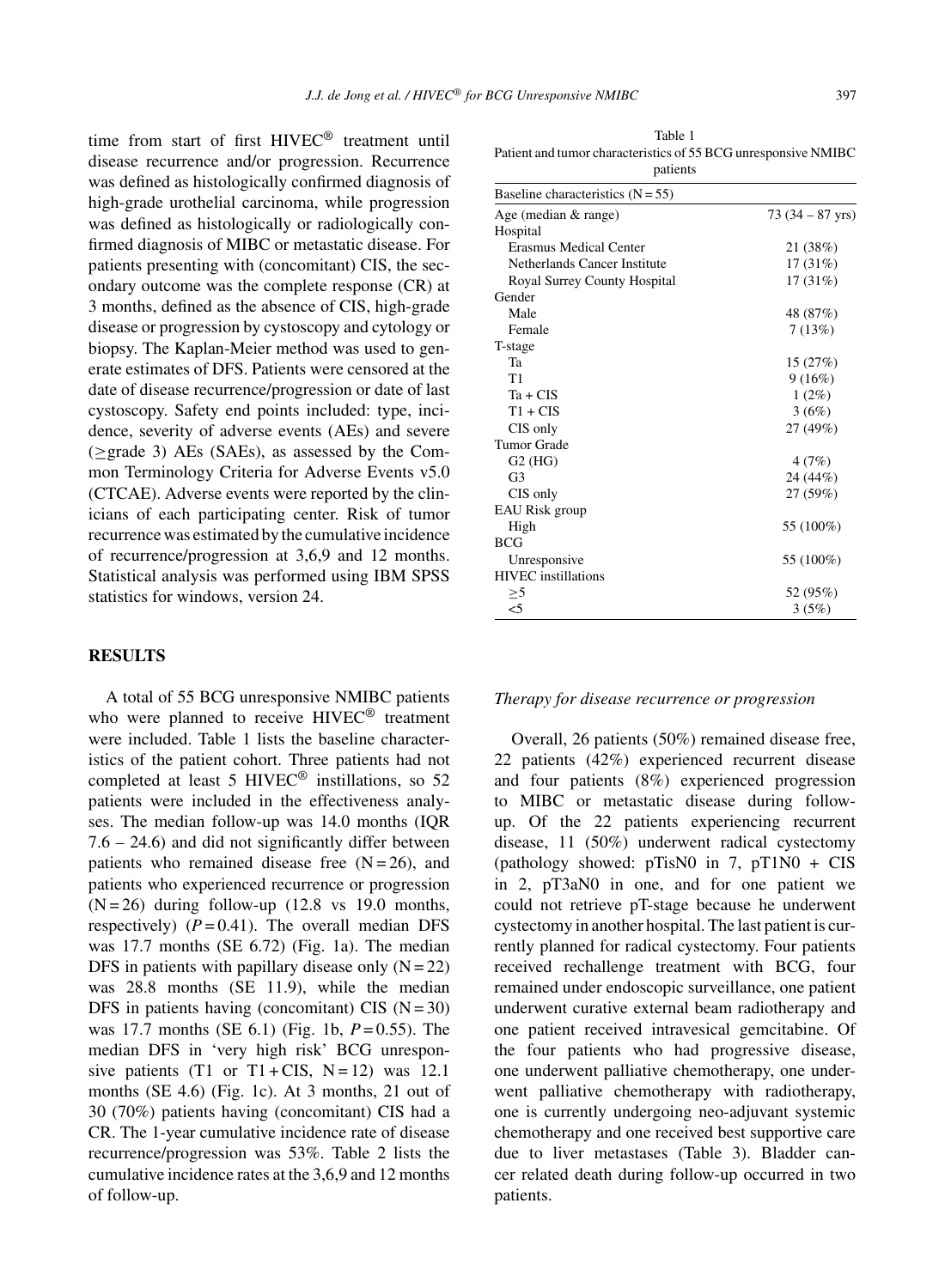

Fig. 1. Kaplan Meier curves showing DFS after HIVEC® treatment in BCG unresponsive NMIBC patients (a), BCG unresponsive NMIBC CIS versus no CIS patients (b) and 'very high risk' BCG unresponsive NMIBC patients (c).

Table 2 Cumulative incidence rates of patients who underwent  $\geq$  5 HIVEC<sup>®</sup> instillations (N = 52) at 3,6,9 and 12 months of follow-up

| Follow-up<br>moment | No of recurrent<br>patients | Patients still<br>under FU | Cum. Patients<br>censored | Cum. Incidence<br>rate |
|---------------------|-----------------------------|----------------------------|---------------------------|------------------------|
| 3 months            | 13 (6 persistent CIS)       | 52                         |                           | 25\% (13/52)           |
| 6 months            |                             | 48                         |                           | 35\% (17/48)           |
| 9 months            |                             | 43                         |                           | 44\% (19/43)           |
| 12 months           |                             | 40                         |                           | 53\% (21/40)           |

#### *Adverse events*

Of the 55 patients, three (5%) did not complete at least 5 HIVEC® instillations, because of an AE – facial swelling, urticaria, and urinary tract pain, respectively). For 38 patients (69%) at least one AE during the instillation course was reported, whereas 17 patients (31%) had no side effects. Table 4 lists

all experienced AEs. All treatment-related AEs were CTCAE graded and no patients had grade IV or V AEs. Two SAEs ( $\geq$ grade 3) were reported (severe urinary tract pain and a urinary tract infection for which IV antibiotics were indicated) and occurred among the patients who did complete a minimum of 5 HIVEC<sup>®</sup> instillations. In the patient with severe urinary tract pain, HIVEC® treatment was stopped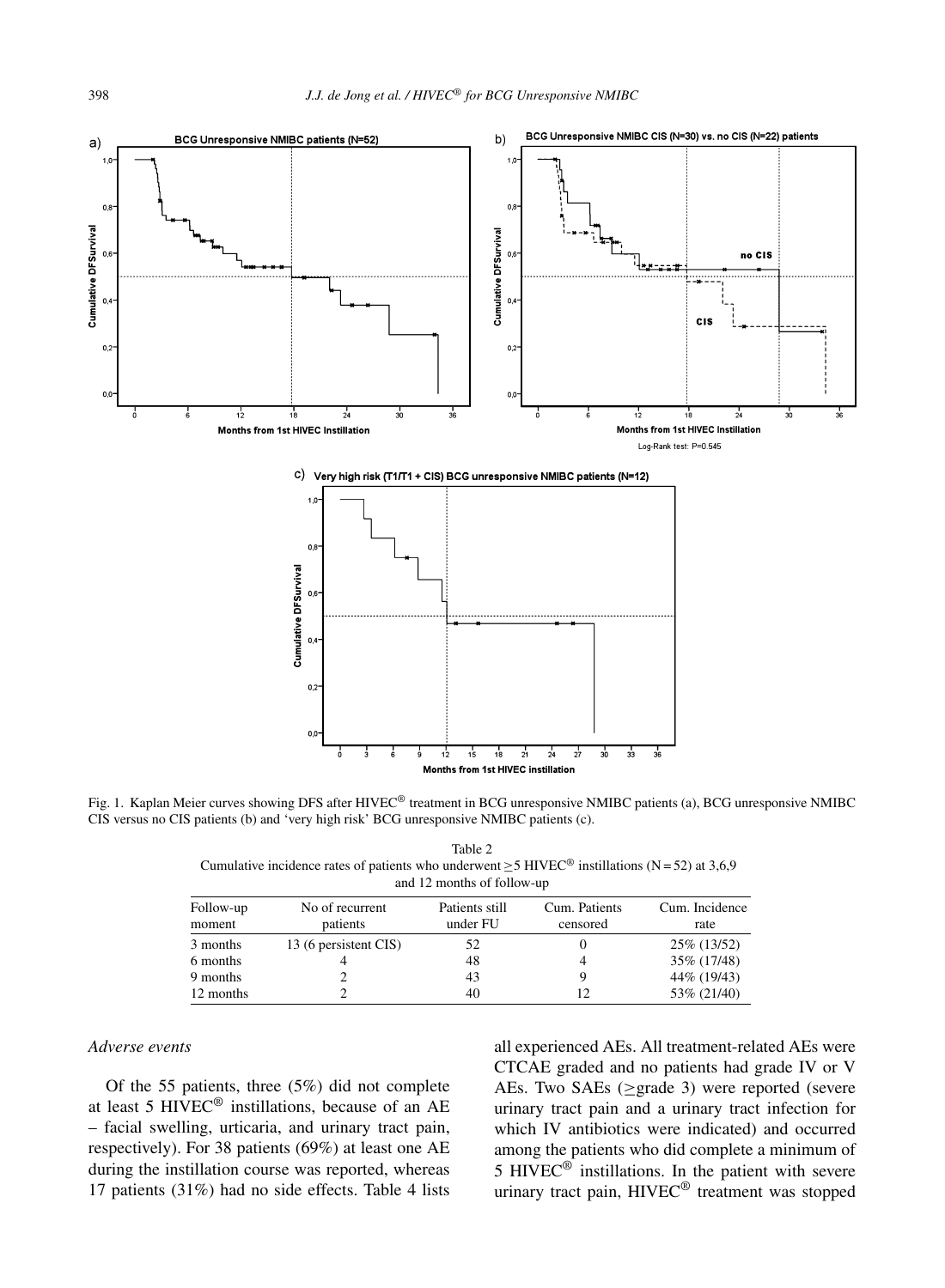Table 3 Treatment modality for patients who experienced recurrence or progression under HIVEC<sup>®</sup> treatment (N = 26)

| Treatment modality                     | No of patients $(\% )$ |
|----------------------------------------|------------------------|
| Recurrent disease $(N = 22)$           |                        |
| Radical Cystectomy                     | 11 (50%)               |
| Planned for Radical Cystectomy         | 1(4%)                  |
| <b>BCG</b> rechallenge                 | 4(19%)                 |
| Endoscopic surveillance                | 4 (19%)                |
| Curative external beam radiotherapy    | 1(4%)                  |
| Intravesical gemeitabine               | 1(4%)                  |
| Progressive disease $(N=4)$            |                        |
| Neo-adjuvant chemotherapy              | 1(25%)                 |
| Palliative chemotherapy                | 1(25%)                 |
| Palliative chemotherapy + radiotherapy | 1(25%)                 |
| Best supportive care                   | 1(25%)                 |

Table 4 Reported adverse events during HIVEC® instillations

| Reported adverse events during TH v LC Thisthianous |                        |
|-----------------------------------------------------|------------------------|
| Adverse events $(N = 55)$                           | No of patients $(\% )$ |
| No side effects reported                            | 17(31%)                |
| Bladder spasms                                      |                        |
| Grade 1                                             | 4(7%)                  |
| Urinary frequency/urgency                           |                        |
| Grade 1                                             | $6(11\%)$              |
| Grade 2                                             | 13 (24%)               |
| Urinary tract infection                             |                        |
| Grade 2                                             | 4(7%)                  |
| Grade 3                                             | $1(2\%)$               |
| Urinary tract pain                                  |                        |
| Grade 1                                             | 2(4%)                  |
| Grade 2                                             | 5(9%)                  |
| Grade 3                                             | $1(2\%)$               |
| Rash acneiform                                      |                        |
| Grade 1                                             | 4(7%)                  |
| Urticaria                                           |                        |
| Grade 1                                             | $1(2\%)$               |
| Flu-like symptoms                                   |                        |
| Grade 1                                             | 3(5%)                  |
| Abdominal pain                                      |                        |
| Grade 1                                             | $1(2\%)$               |
| Edema face                                          |                        |
| Grade 1                                             | $1(2\%)$               |
| Dry skin                                            |                        |
| Grade 1                                             | $1(2\%)$               |

after the fifth instillation. It settled in two weeks with conservative treatment. The patient with severe urinary tract infection was successfully treated with IV antibiotics. Hematuria was reported among all patients with a urinary tract infection. One patient experienced a transient ischemic attack during the course of HIVEC® treatment, but not on the day of instillation, so this event was considered as not directly related to treatment.

#### **DISCUSSION**

BCG unresponsive NMIBC is a clinical challenge in daily urologic practice because of the high risk of recurrence and progression. The gold standard for BCG unresponsive NMIBC is radical cystectomy, which is a surgical procedure with high morbidity rates. Many patients therefore seek bladder sparing cancer management. So, the management of BCG unresponsive NMIBC has been identified as an unmet clinical need by the FDA [15]. We report a median DFS of 17.7 months and a 1-year cumulative incidence rate of 53% in 52 BCG unresponsive NMIBC patients, who were treated with HIVEC®. Furthermore, data from previous studies suggest that immediate cystectomy after BCG failure is not strictly mandatory, but rather that modest and efficient radical cystectomy after an attempt at salvage intravesical therapy can be an effective strategy [15]. Many salvage therapy options have already been investigated as alternatives to radical surgery in the BCG failure setting [17, 18], but the various definitions of BCG failure precluded comparison of studies. Implementing a uniform definition for BCG unresponsiveness is necessary to be able to make a comparison between single armed trials, evaluating the efficacy of new agents after BCG immunotherapy. Therefore, the IBCG defined BCG unresponsive disease with the aim to encourage uniformity in clinical trial design. Furthermore, given the high risk of disease recurrence, a placebo-controlled arm is not ethical in BCG unresponsive disease, so experimental single armed trials with new agents are now being conducted [19]. Kamat et al. stated that agents showing DFS rates of 30% at 12 months in such trials are considered to have a clinically meaningful magnitude of effect [9]. In the present study, we report a 53% cumulative incidence, meaning 47% of the patients being disease-free at 12 months of follow-up (Table 2). As compared to other agents investigated in BCG unresponsive trials, HIVEC® has a similar performance. For example, Shore et al. reported 35% of the patients remaining free of high-grade recurrence at 1 year after intravesical rAd-IFNa/Syn3 treatment, and Li et al. reported a DFS of 34.8% at 1 year with Mycobacterium phlei Cell wall-Nucleic Acid complex (MCNA) [20, 21]. Valrubicin is currently the only Food and Drug Administration (FDA) approved intravesical agent, although only approved for BCG-refractory CIS, showing a modest DFS rate of approximately 10% at 12 months [22].

Hyperthermia is thought to have several beneficial effects on the treatment of bladder cancer with MMC, such as increasing the penetration of MMC into the urothelium and increasing its cytotoxicity [23,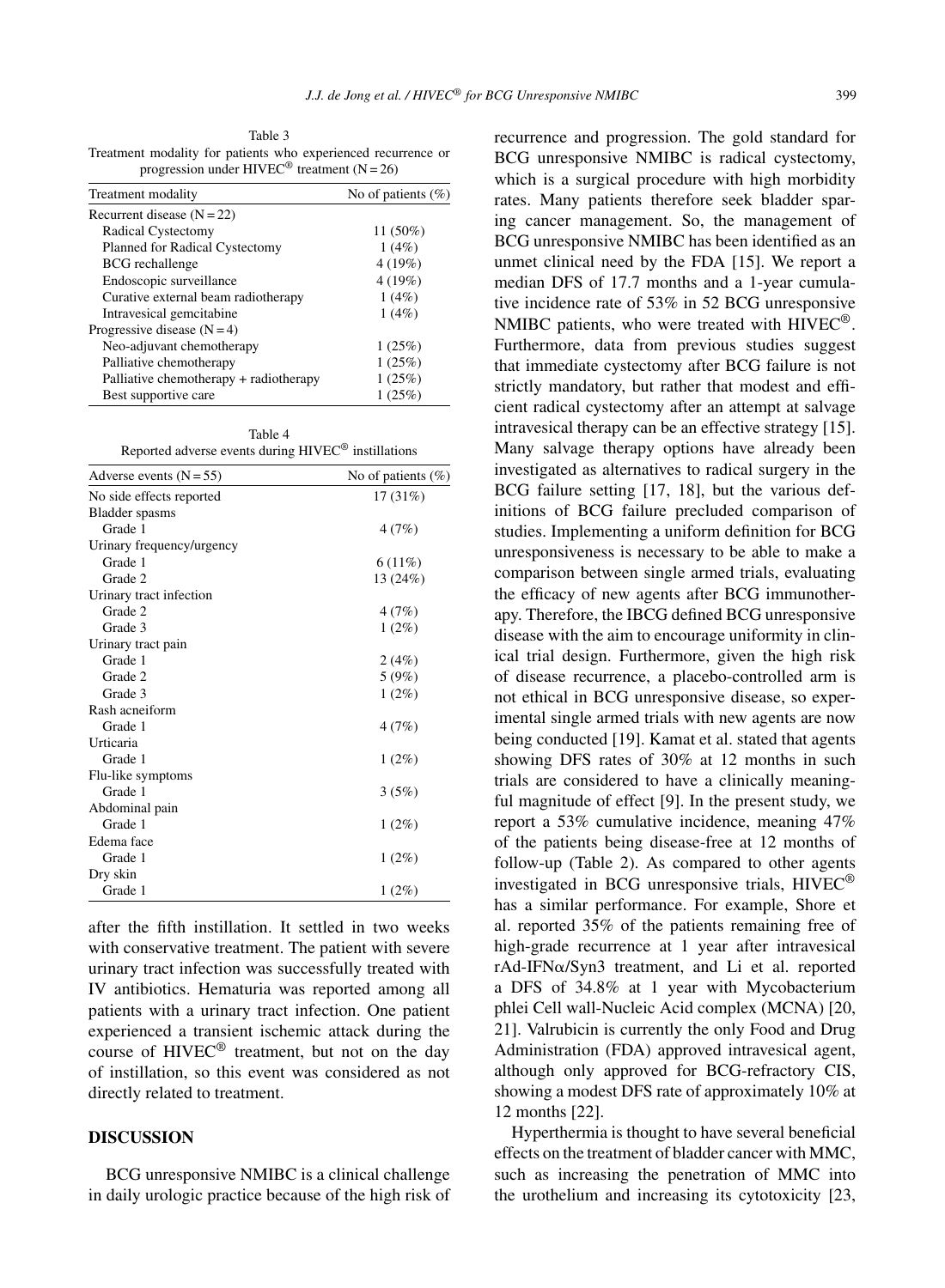24]. In their meta-analysis, Lammers et al. showed 59% less recurrences after chemo-hyperthermia compared with MMC alone in NMIBC patients [25]. The most studied application of chemo-hyperthermia is the Synergo  $HT^{\overline{\circledast}}$  system, in which local hyperthermia is administered via microwave irradiation of the urothelium. During HIVEC®, MMC is extravesically heated by the Combat BRS system and recirculated, maintaining a high bladder temperature. No randomized comparisons between both systems have been performed yet. Several studies with proportions of BCG failure patients included using the Synergo HT® system, have been performed [26–29]. The overall reported 1-year DFS rates were higher than reported in the present study, but how many of these patients failing BCG therapy, actually met the definition of BCG unresponsive NMIBC is unclear. In a study conducted by Witjes et al. 45 out of 49 (92%) patients having (concomitant) CIS, had a CR at 3 months after treatment with the Synergo HT® system, but this was not a BCG unresponsive CIS population [30]. Sousa et al. studied the efficacy of  $HIVEC^{\circledR}$  in a heterogeneous NMIBC population and showed a 4-year cumulative incidence of recurrence (CIR) of 20.8% in patients who received HIVEC® as a neoadjuvant treatment (before transurethral resection of a bladder tumor (TURB)) versus a 2-year CIR of 12.5% in patients who received  $HIVEC^{\otimes}$  as adjuvant therapy (post-TURB) [31]. However, how many patients from their cohort met the BCG unresponsive definition was also not defined.

Regarding the HIVEC® safety profile, most AEs were mild or moderate (CTCAE < 2) in severity and only 3 patients did not complete at least 5 HIVEC® instillations, because of an AE. No patients had grade IV or V AEs and in two patients SAEs (≥grade 3) were reported. The observed treatment related AE rate (69%) is comparable to instillations with MCNA (65.9%) and lower than intravesical rAd-IFN $\alpha$ /Syn3 treatment (85%) in BCG unresponsive NMIBC patients [20, 32].

Our study has several limitations. First, patients were retrospectively classified to the criteria of BCG unresponsive disease. So, in cases of inaccuracies on the number and regimen of BCG treatments prior to referral, patients had to be excluded, leading to a reduced sample size. However, the data on the 52 included patients was all prospectively recorded, so documentation during follow-up was accurately conducted. Second, the three participating hospitals did not apply a similar regimen for HIVEC® treatment. However, both regimens applied the first 5

instillations weekly, which made us use this as a criterion when considering a patient as 'treated' in the effectiveness analysis. Of note, the median DFS did not significantly differ between the two treatment regimen  $(P=0.83)$ . A prospective observational study on HIVEC® treatment in BCG unresponsive patients would overcome these issues.

#### **CONCLUSION**

In a cohort of 52 BCG unresponsive NMIBC patients, who received  $>5$  HIVEC<sup>®</sup> instillations, including 30 patients with (concomitant) CIS, 50% of the patients remained disease free after a median follow-up of 14.0 months. This corresponds to a median DFS of 17.7 months. HIVEC® treatment was well tolerated and only three patients had to stop treatment because of side-effects. Therefore, we conclude that HIVEC® treatment might be a feasible option in BCG unresponsive NMIBC patients, potentially avoiding or postponing the need for radical surgery in a proportion of these patients.

#### **ACKNOWLEDGMENTS**

JJJ received the Van Walree Grant of the Royal Netherlands Academy of Arts and Sciences to present the abstract at the 2018 annual meeting of the American Urological Association in San Francisco, CA, May 18–21, 2018.

#### **CONFLICT OF INTEREST**

JJJ received travel grants from Combat medical to attend scientific meetings, KH, MR and HM have no conflicts of interest to report, JLB received travel grants from Combat medical to attend scientific meetings and has received honoraria by MSD, Roche, BMS and Janssen Pharmaceuticals for consultancy work. Combat medical had no participation in the design of the study, the collection of the data and data analysis, and writing process of this manuscript.

#### **REFERENCES**

- [1] Antoni S, Ferlay J, Soerjomataram I, Znaor A, Jemal A, Bray F. Bladder Cancer Incidence and Mortality: A Global Overview and Recent Trends. Eur Urol. 2017;71:96-108.
- [2] Kamat AM, Hahn NM, Efstathiou JA, Lerner SP, Malmstrom PU, Choi W, et al. Bladder cancer. Lancet. 2016;388:2796-810.
- [3] Babjuk M, Bohle A, Burger M, Capoun O, Cohen D, Comperat EM, et al. EAU Guidelines on Non-Muscle-invasive